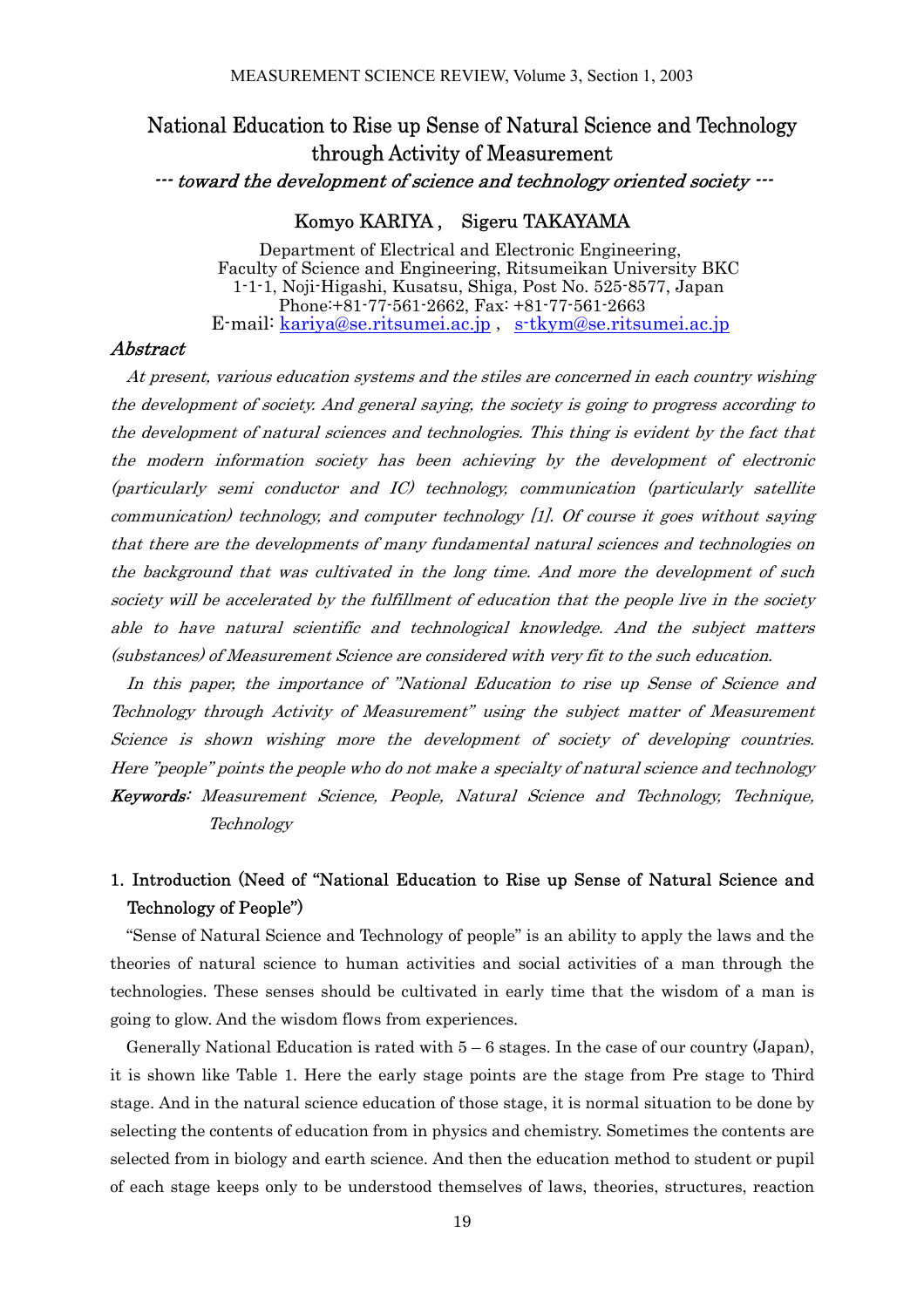processes and so on. While in the resent, some hardware to apply the laws, the theories and so on is educated with some software to practice the hardware.

|              | Preschool            | $1-3$ year | Selection | Early stage education |
|--------------|----------------------|------------|-----------|-----------------------|
| First stage  | Junior school        | 6 year     | Duty      | Early stage education |
| Second stage | Middle school        | 3 year     | Duty      | Early stage education |
| Third stage  | High school          | 3 year     | Selection | Early stage education |
| Forth stage  | Junior college       | 2 year     | Selection | Special education     |
|              | Technical college    | 2 year     | Selection | Special education     |
|              | College              | 4 year     | Selection | Special education     |
|              | University           | 4 year     | Selection | Special education     |
| Fifth stage  | Graduate school      |            |           |                       |
|              | Doctor course        | 5 year     | Selection | Special education     |
|              | Post graduate school |            |           |                       |
|              | Master course        | 2 year     | Selection | Special education     |
|              | + Doctor course      | $+3$ year  | Selection | Special education     |

Table 1 An example of National Education stages(in the case of Japan)

But at the education in these stage, the roles, the effects and the worth of theories (and so on) and techniques on a man and human society, and these relations with the development of society are not took up and not educated so strongly.

Above mentioned scientific and technological education should be arranged on "National Education to rise up Sense of Natural Science and Technology through Activity of Measurement". Table 2 is an arrangement of the relation with Science, Natural science, Technique, Hardware, Software, Technology and A man and Human society. This is an important problem and a viewpoint of the difference among "Science", "Technology", "Each science" and "Each technique". And this philosophy gets through to the thought of "Measurement Engineering" and "Measurement Science"[2].

## 2. Aptitude of MEASUREMENT SCIENCE on the Cultivation of Natural Scientific and Technological Sense

The history of measurement technologies is very old, and the origin is found in the primitive age (hunting age and agriculture age). Here, an act of measurement was existed to keep lower most life of a man. And the acts are for eating a plant and an animal, for avoiding the quarrel in tribe and demonstrating the time of sowing and crop. Also many balances were made in ancient age as the tool to use for various judgment. These facts in primitive and ancient age describe that an act of measurement contributes to the development of society.

Until nowadays the task of measurement had been studying and practicing every time under the background of the development of many sciences and techniques having the relation with human activities and social activities. Typical example of sciences and techniques of the background is shown in th revolution age. Thus, when the subject matters of Measurement Science ( measurement objects, sensors, standards, --- etc) are used as the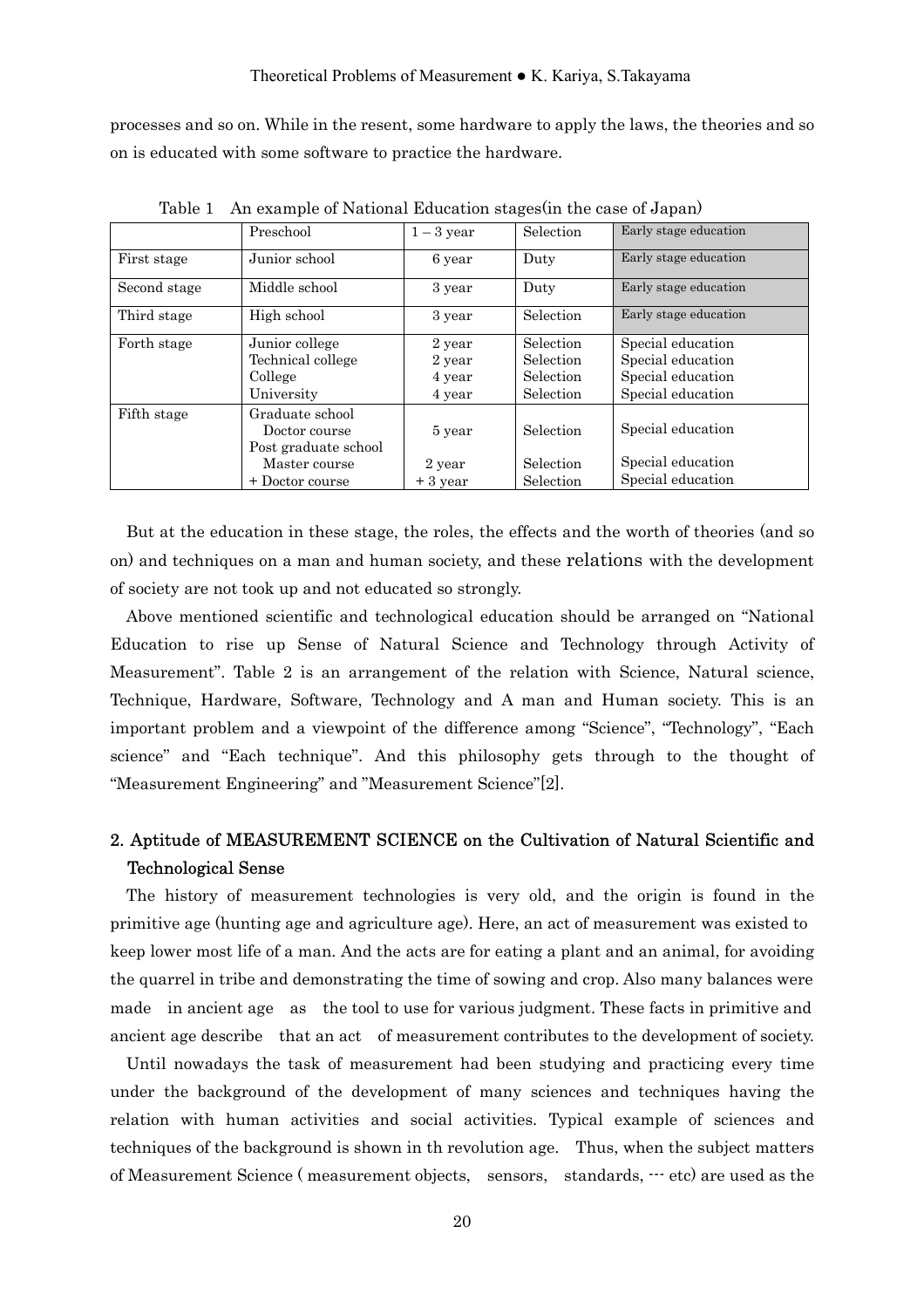#### MEASUREMENT SCIENCE REVIEW, Volume 3, Section 1, 2003

| <b>TECHNOLOGY</b> |                                                            |  |  |  |
|-------------------|------------------------------------------------------------|--|--|--|
| (Science)         |                                                            |  |  |  |
| Natural science   | (laws, theories, theorems, $\cdots$ structures, $\cdots$ ) |  |  |  |
| (Apply to)        |                                                            |  |  |  |
| Techniques        | $($ to apply the laws, theories, $\cdots)$                 |  |  |  |
| (Expand into)     |                                                            |  |  |  |
| Hardware          | (to expands the techniques)                                |  |  |  |
| (Practice by)     |                                                            |  |  |  |
| Software          | (to use effectively the techniques)                        |  |  |  |
|                   | A man and Human society                                    |  |  |  |

Table 2 An arrangement of the relation among Science, Technology and Society

teaching items on "National Education to Rise up Sense of Natural Science and Technology through Activity of Measurement", the knowledge of people to understand the operation of science and technique for the development of society will be grad up.

The point of agreement of "Measurement Science" are indicated as four items of Table 3 and the each item is possible to explain according to the level and the ranks.

| Points                               | Foundation      | Movement       |
|--------------------------------------|-----------------|----------------|
| 1 The thought of measurement science | Philosophy      | Sociality      |
| 2 The theory of measurement          | Natural Science | Principle      |
| 3 The structure of measurement       | Engineering     | System         |
| 4 The technique of measurement       | Technique       | Each Technique |

Table 3 The points of agreement of "Measurement Science"

## 3. Thinking of MEASUREMENT SCIENCE in Early Stage Education emphasized the Relation of Natural Science, Technology and Society

As like above mentioned "National Education to Rise up Sense of Natural Science and Technology through Activity of Measurement" should be done in early stage education. The early stage education is generally practiced as duty in public school education system. And in almost countries it is collect realization that the "Native language", "Arithmetic", "Natural science", "Social study (Sociology)" and "Gymnastic" as basic subjects are set on the early stage education (Junior school and Middle school in Table 1).